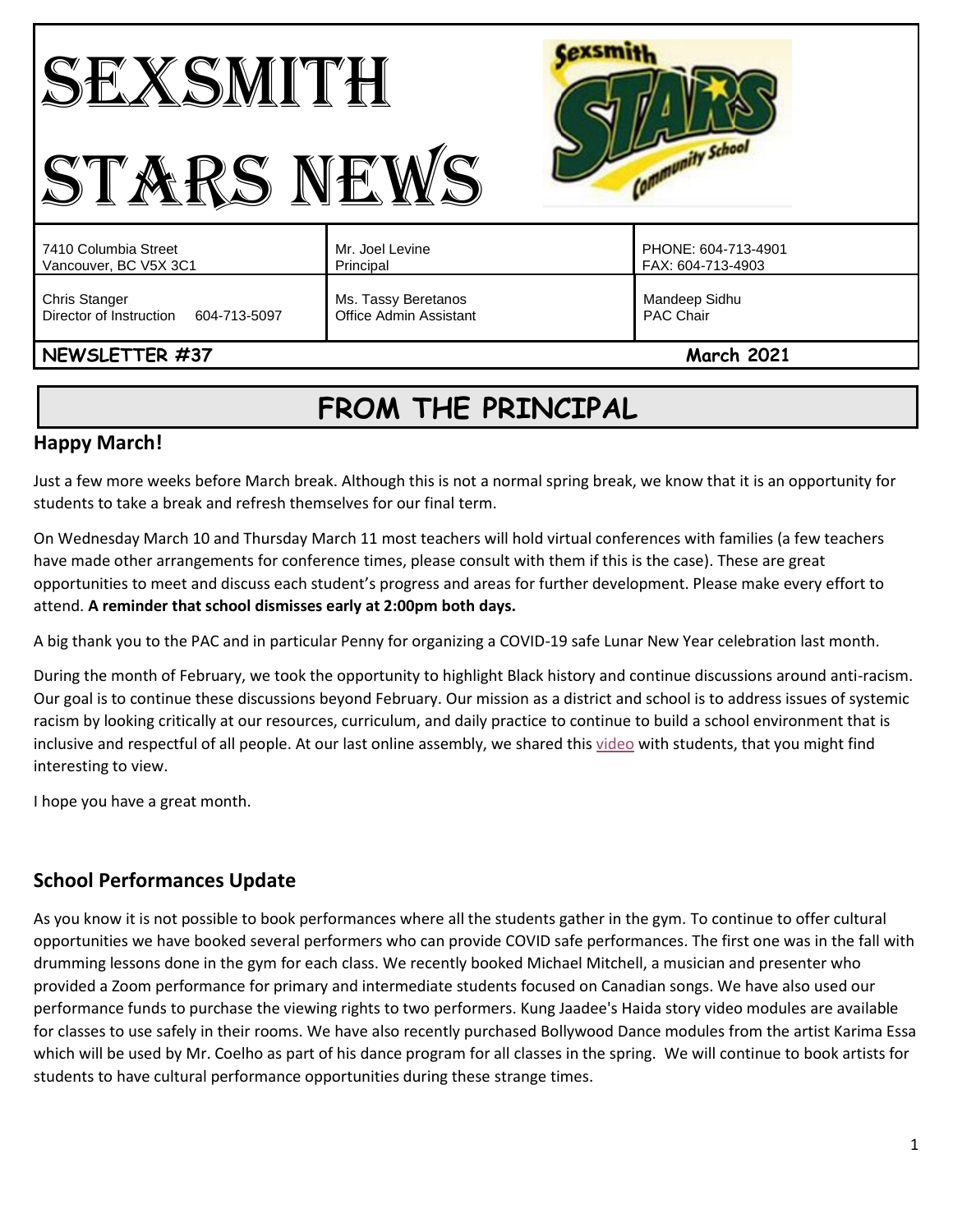# **School Closure for Snow and other Emergencies**

Information regarding school closures in the event of snow, or other emergency situations, will be provided to the following radio and television stations by 6:00 a.m. on the morning of the closure.

CBC (690 AM or 105.7 FM), CKNW (980 AM), CKWX (NEWS 1130 AM),

FAIRCHILD Radio (CJVB AM 1470/CKHG FM 96.1),

BCTV (Global) (cable channel 11), CITY TV (cable channel 13)

## **Safe Arrival Procedures Reminder**

#### **Reporting Student Absences:**

Student safety is of paramount importance at the Vancouver School District. Ensuring student safety is a shared responsibility. In order to assist schools, we ask parents to notify schools of student absences. **If your child will be absent from school, please phone the school to report this absence as early as possible. Parents should leave a message on the answering service by calling 604-713-4901 choose option #1.** Messages can be received before the office is open. School offices are busy places: consistently notifying the school in advance of your child's absence will significantly improve the efficiency and effectiveness of the Safe Arrival Morning Routine.

To Report Your Childs Absence – Please call **604-713-4901 choose option #1** prior to 9 am on the first day of the absence

#### **Student Sign out Procedure:**

**When you pick up your child during the school day, please ensure that you notify the school office (by phone).** If you do not sign out your child, they will be unaccounted for, and the school will identify your child as a 'missing' student and will commence a search of school grounds. **If the school staff do not locate the child, and are unable to reach a parent promptly, the school will call the Vancouver Police Department**. Therefore, clear communication is essential for ensuring the safety of your child and to prevent unnecessary searches.

Thank you for helping us keep your children safe!

# **Online School Fee Payment System (including school fees)**

Please register for online payments– a simple process that takes only a few minutes – by visiting **[https://vsb.schoolcashonline.com](https://vsb.schoolcashonline.com/)** or visiting our website at **<http://www.vsb.bc.ca/online-payment>** and following directions to the School Cash Online page. You will need your child's usual first name, last name, and birth date to register. A "**Pay Fees**" button is now installed on our school website for easy access to the system. Cash and cheques will continue to be accepted for school fees, but we encourage everyone to use the new system as it is more secure and efficient. Please note that field trip permission notices will continue to be sent home for a signature and to indicate that you have paid online.



# **Pick Up and Drop Off Concerns (students use assigned doors to enter building)**

Check out this link for an explanation of the rules for no parking in school zones.

<https://vancouver.ca/streets-transportation/school-zones.aspx>

**Please note that as of 2020 parking fines have doubled in school zones.**